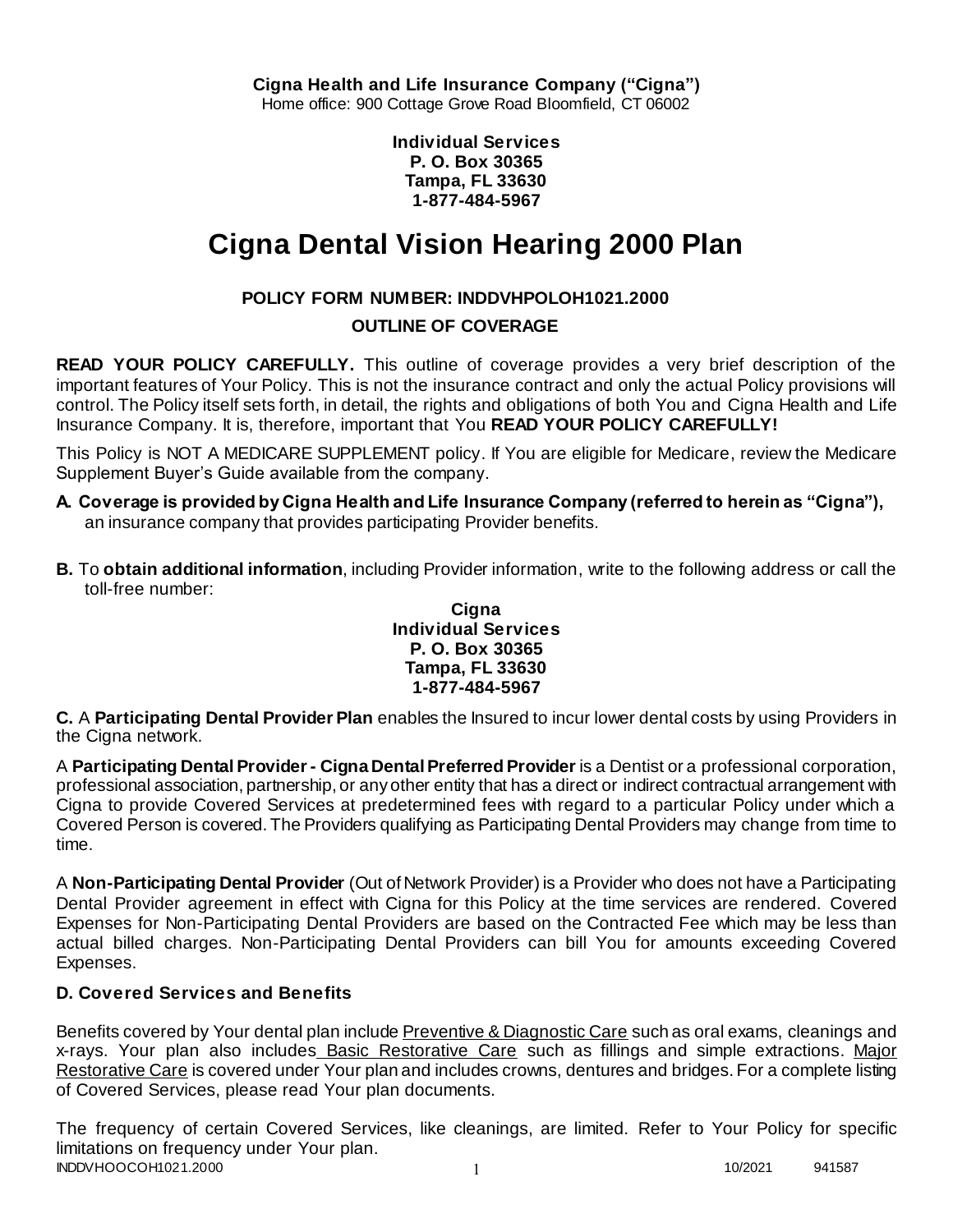### **Benefit Schedule**

The benefits outlined in the table below show the payment percentages for Covered Expenses **AFTER** any applicable Deductibles have been satisfied unless otherwise stated.

# **CIGNA DENTAL, VISION, AND HEARING INSURANCE** *The Schedule*

#### **For You and Your Dependents**

#### **The Schedule – Dental Benefits**

If You select a Participating Dental Provider, Your cost will be less than if You select a Non-Participating Dental Provider.

#### **Emergency Services**

The Benefit Percentage payable for Emergency Services charges made by a Non-Participating Dental Provider is the same Benefit Percentage as for Participating Dental Provider Charges. Dental Emergency services are required immediately to either alleviate pain or to treat the sudden onset of an acute dental condition. These are usually minor procedures performed in response to serious symptoms, which temporarily relieve significant pain, but do not effect a definitive cure, and which, if not rendered, will likely result in a more serious dental or medical complication.

#### **Dental Deductibles**

Dental Deductibles are expenses to be paid by You or Your Dependent. Dental Deductibles are in addition to any Coinsurance. Once the Dental Deductible maximum in The Schedule has been reached, You and Your family need not satisfy any further dental deductible for the rest of that year.

#### **Participating Dental Provider Payment**

Participating Dental Provider services are paid based on the Contracted Fee agreed upon by the Provider and Cigna.

#### **Non-Participating Dental Provider Payment**

Non-Participating Dental Provider services are paid based on the Contracted Fee.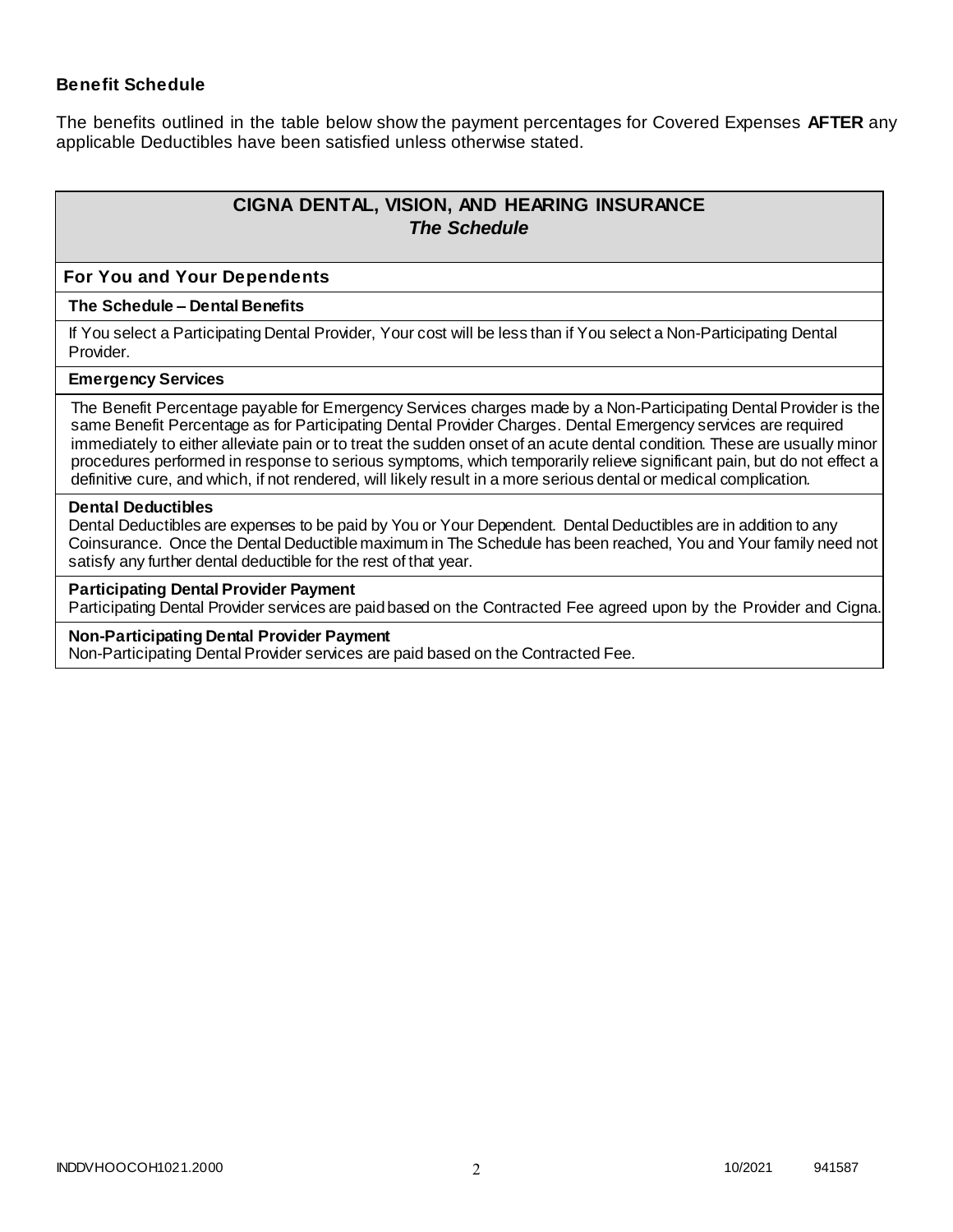| DENTAL BENEFIT HIGHLIGHTS                                                                                                                                                                                                                                                 |                                                  |
|---------------------------------------------------------------------------------------------------------------------------------------------------------------------------------------------------------------------------------------------------------------------------|--------------------------------------------------|
| Classes I, II, III<br><b>Calendar Year Maximum</b>                                                                                                                                                                                                                        | \$1,500 per person                               |
| <b>Calendar Year Dental Deductible</b><br>Individual                                                                                                                                                                                                                      | \$100 per person<br>Not Applicable to Class I    |
| Class I                                                                                                                                                                                                                                                                   | The Percentage of Covered Expenses the Plan Pays |
| Preventive Care<br>Oral Exams<br>Routine Cleanings<br>Routine X-rays<br>Non-Routine X-rays<br><b>Fluoride Application</b><br><b>Sealants</b><br>Space Maintainers (non-orthodontic)<br>Emergency Care to Relieve Pain                                                     | 100%                                             |
| <b>Class II</b>                                                                                                                                                                                                                                                           | The Percentage of Covered Expenses the Plan Pays |
| <b>Basic Restorative</b><br>Fillings<br>Surgical Extraction of Impacted Teeth<br>Oral Surgery, Simple Extractions<br>Relines, Rebases, and Adjustments<br>Repairs - Bridges, Crowns, and Inlays<br>Repairs - Dentures                                                     | 70% after dental deductible                      |
| <b>Class III</b>                                                                                                                                                                                                                                                          | The Percentage of Covered Expenses the Plan Pays |
| <b>Major Restorative</b><br>Crowns / Inlays / Onlays<br>Root Canal Therapy / Endodontics<br><b>Minor Periodontics</b><br><b>Major Periodontics</b><br>Oral Surgery, All Except Simple Extractions<br>Prosthesis Over Implant<br>Anesthetics<br>Dentures<br><b>Bridges</b> | 50% after dental deductible                      |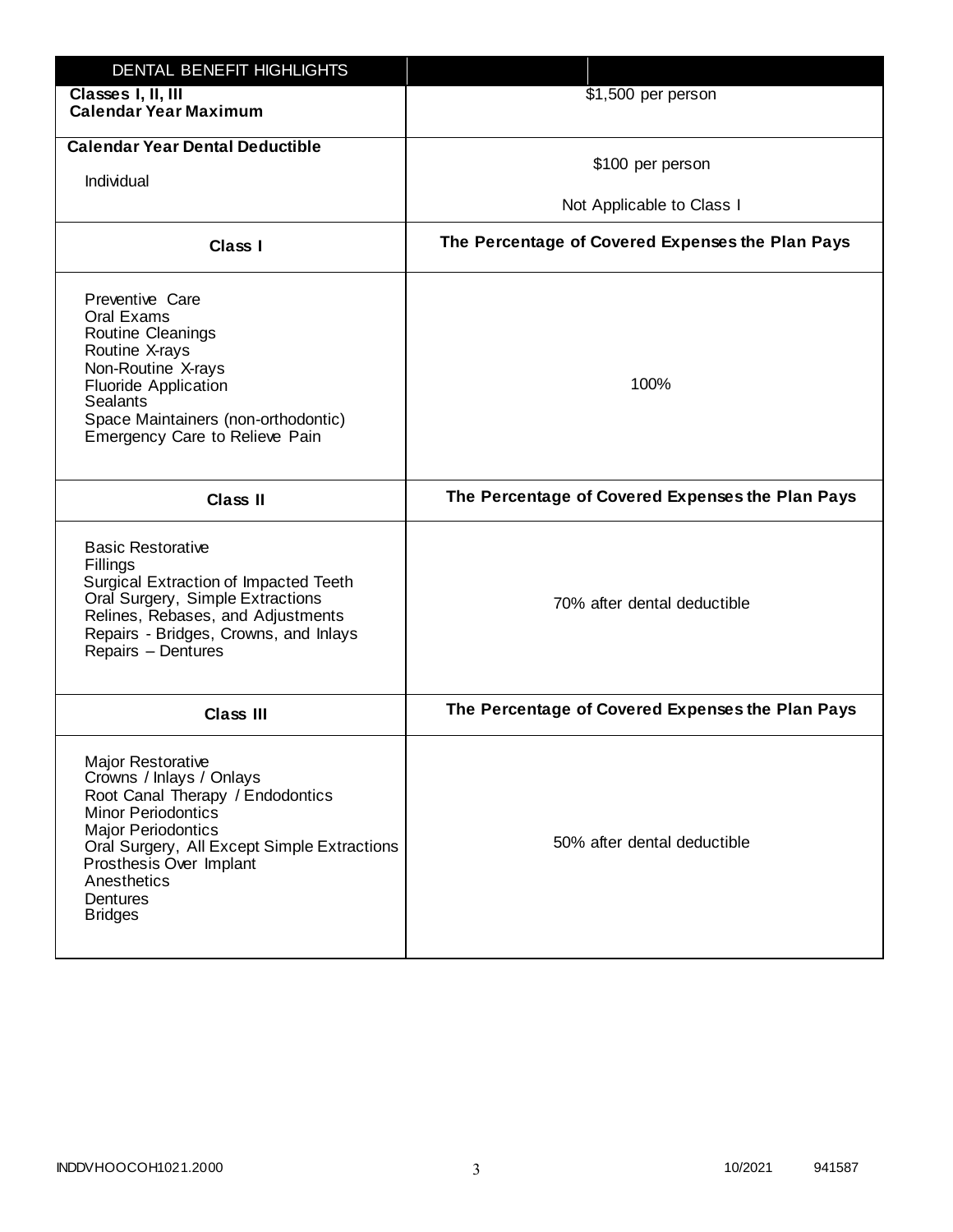| The Schedule - Vision Benefits                                                                  |                                                                                         |
|-------------------------------------------------------------------------------------------------|-----------------------------------------------------------------------------------------|
| VISION BENEFIT HIGHLIGHTS                                                                       |                                                                                         |
| Eye Examinations, including refraction                                                          | The plan pays 50% of expenses, not to exceed a \$75 calendar<br>year maximum per person |
| Materials (corrective eyeglasses or contact<br>lenses, including fittings and follow-up visits) | \$200 calendar year maximum per person                                                  |

| The Schedule - Hearing Benefits                             |                                        |
|-------------------------------------------------------------|----------------------------------------|
| <b>HEARING BENEFIT HIGHLIGHTS</b>                           |                                        |
| <b>Hearing Examinations</b>                                 | \$50 calendar year maximum per person  |
| Materials (Hearing Aids, including fittings<br>and repairs) | \$500 calendar year maximum per person |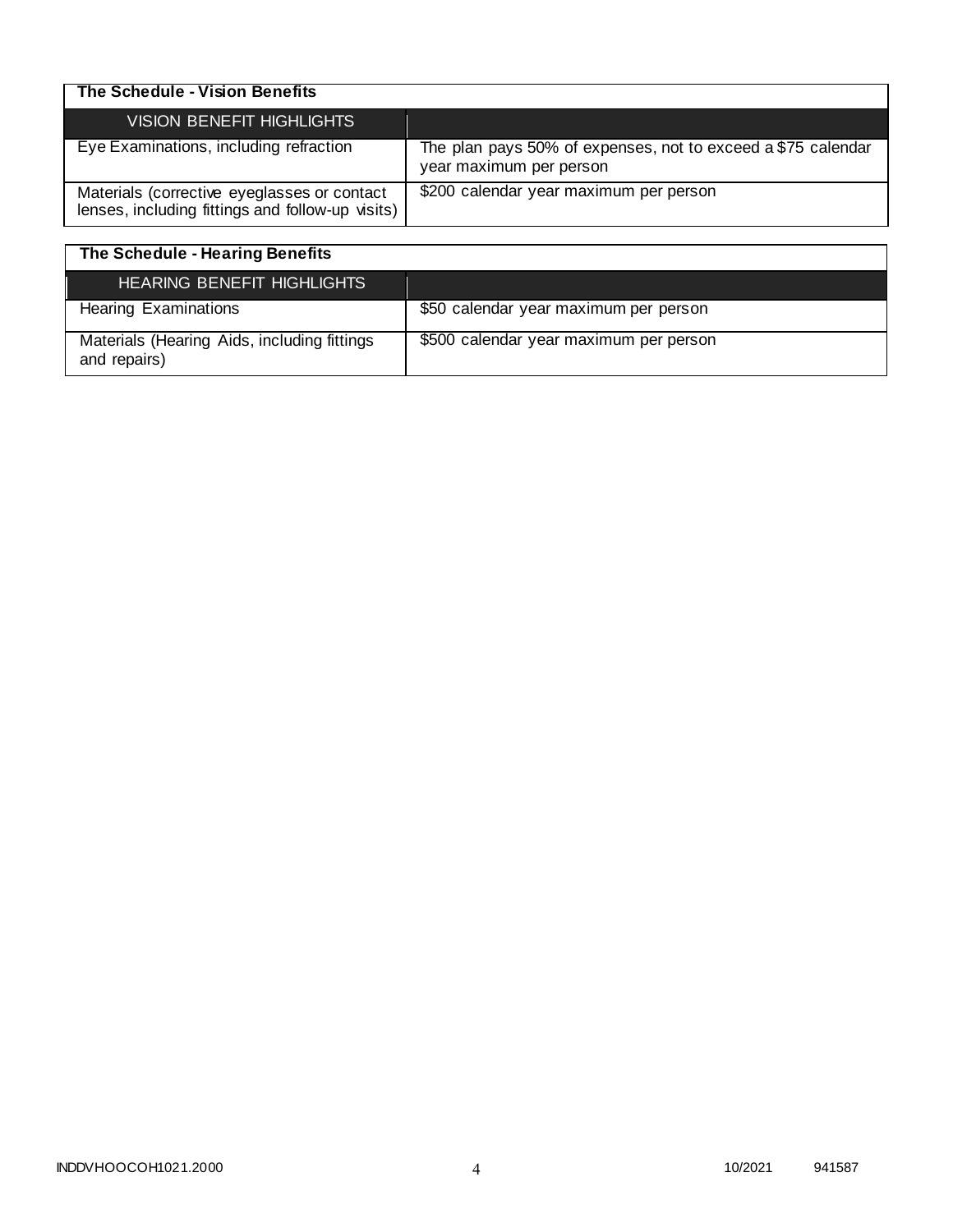# **Waiting Periods**

A Covered Person may access their dental, vision, and hearing benefit insurance once he or she has satisfied the following waiting periods:

- There is no waiting period for Class I or II dental benefits or for vision and hearing benefits.
- After 12 consecutive months of coverage dental benefits will increase to include the list of Class III procedures.

### **Missing Teeth Limitation**

There is no payment for replacement of teeth that are missing when a person first becomes insured. This payment limitation no longer applies after 24 months of continuous coverage.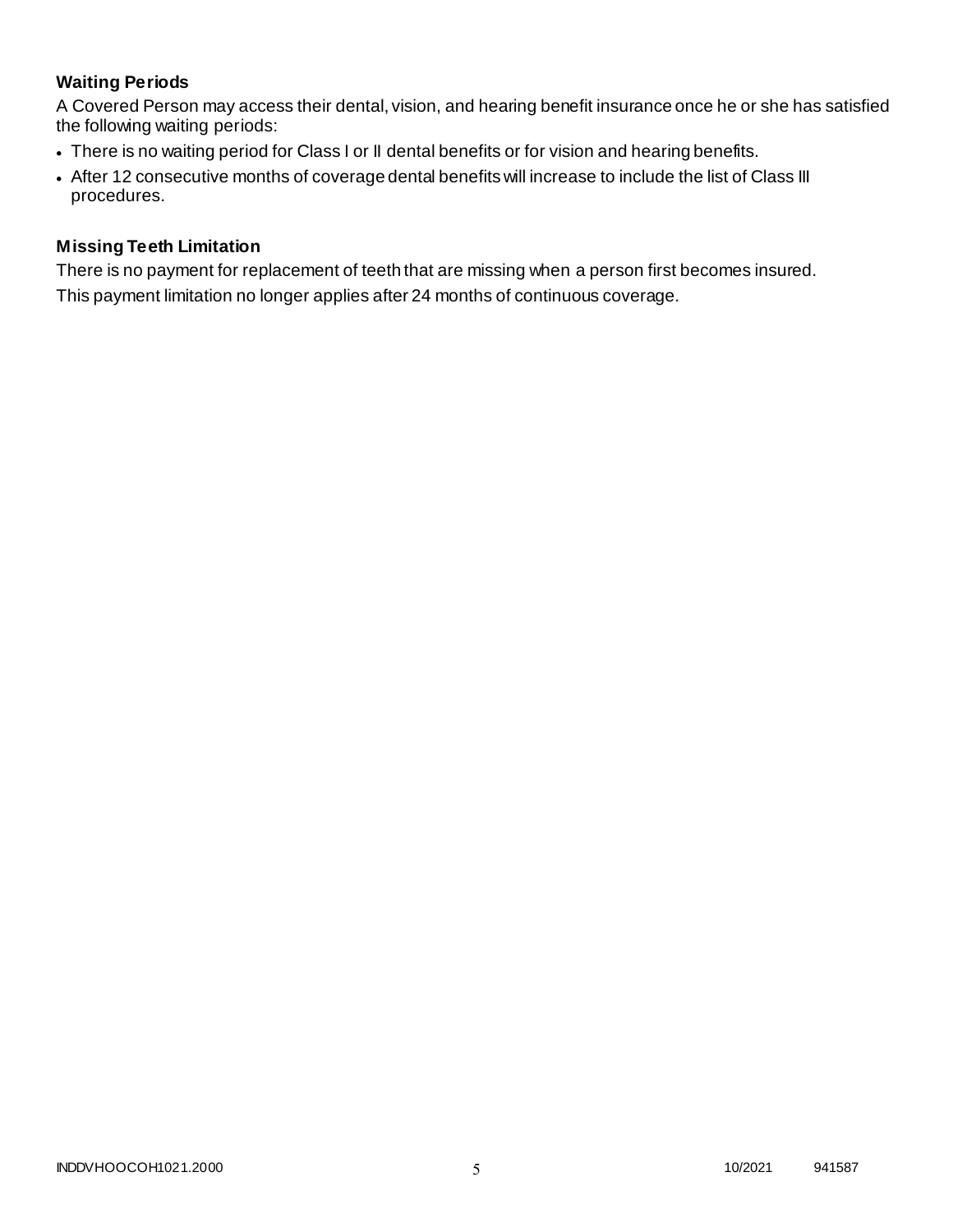# **E. Insured's Financial Responsibility**

The Insured is responsible for paying the monthly or quarterly premium on a timely basis. The Insured is also responsible to pay Providers for charges that are applied to the Deductibles, Coinsurance, and any amounts charged by Non-Participating Dental Providers in excess of the Contracted Fee. In addition, any charges for Medically Necessary and/or Dentally Necessary items that are excluded under the Policy are the responsibility of the Insured.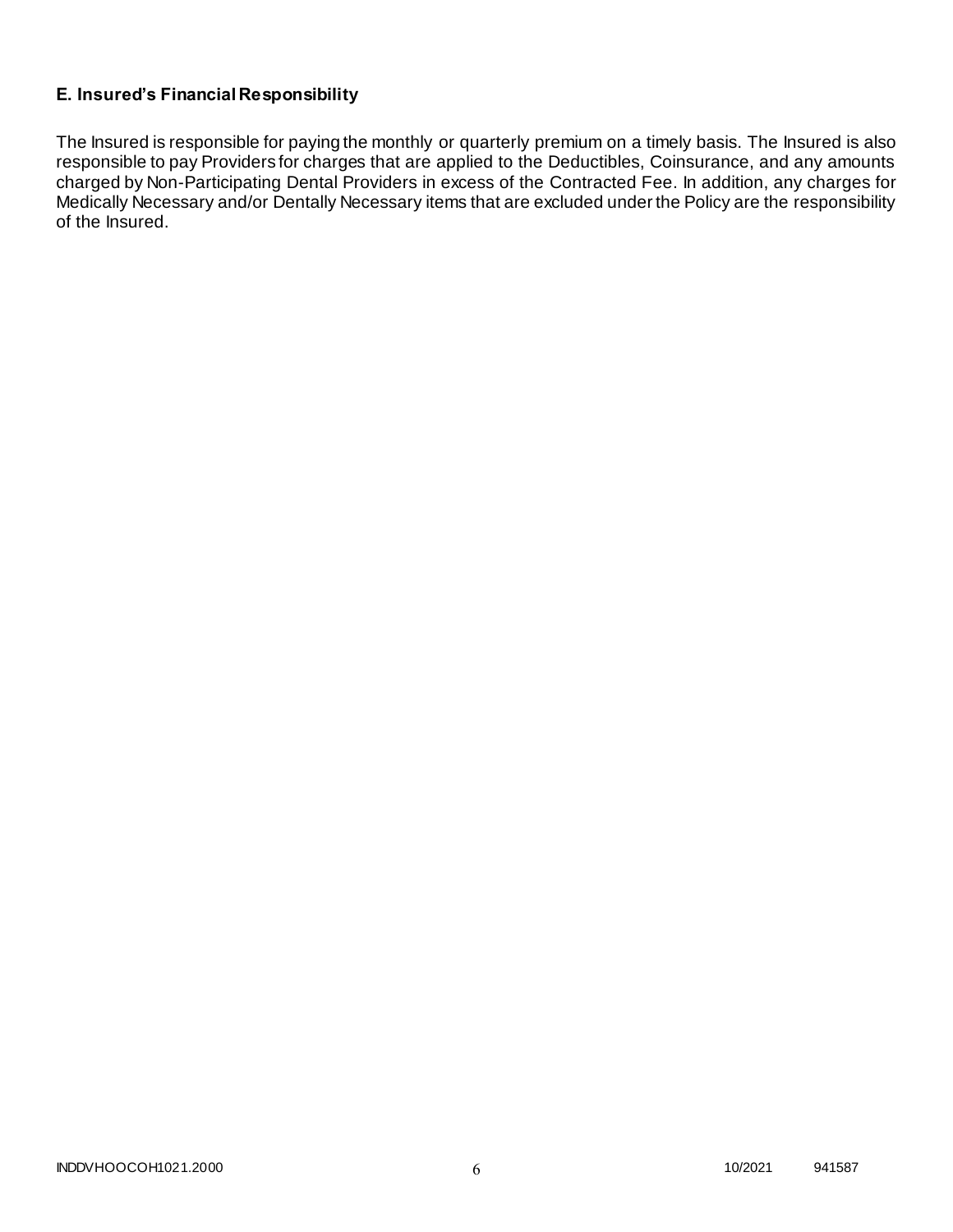# **F. Exclusions And Limitations: What Is Not Covered By This Policy**

# **Expenses Not Covered**

Covered Expenses will not include, and no payment will be made for:

- procedures which are not included in the list of Covered Dental Services, Covered Vision Services, or Covered Hearing Services;
- cone beam imaging;
- instruction for plaque control, oral hygiene and diet;
- core build-ups;
- veneers;
- precious or semi-precious metals for crowns, bridges and abutments;
- restoration of teeth which have been damaged by erosion, attrition or abrasion;
- bite registrations; precision or semi-precision attachments; or splinting;
- implants or implant related services;
- orthodontic treatment, except for the treatment of cleft lip and cleft palate;
- general anesthesia or intravenous sedation, when used for the purposes of anxiety control o r patient management is not covered; may be considered only when medically or dentally necessary and when in conjunction with covered complex oral surgery;
- athletic mouth guards;
- services performed solely for cosmetic reasons;
- personalization or decoration of any dental device or dental work;
- replacement of an appliance per benefit guidelines;
- services that are deemed to be medical in nature;
- services and supplies received from a hospital;
- prescription drugs;
- plano lenses:
- VDT (video display terminal)/computer eyeglass benefit;
- medical or surgical treatment of the eyes;
- any type of corrective vision surgery, including LASIK surgery, radial ketatonomy (RK), automated lamellar keratoplasty (ALK), or conductive keratoplasty (CK);
- Orthoptic or vision training and any associated supplemental testing;
- any eye examination, or any corrective eyewear, required by an employer as a condition of employment;
- safety eyewear;
- sub-normal vision aids or non-prescription lenses;
- Magnification or low vision aids not shown as covered in the Schedule of Vision Coverage;
- Assistive Listening Devices (ALDs);
- medical and/or surgical treatment of the internal or external structures of the ear, including but not limited to Cochlear implants;
- Hearing Aids not prescribed by a Licensed Hearing Care Professional;
- ear protective devices or plugs;
- Hearing Aids maintenance/service contracts, ear molds and other miscellaneous repairs;
- Hearing Aids purchased online or over the counter (OTC); or
- Disposable Hearing Aids.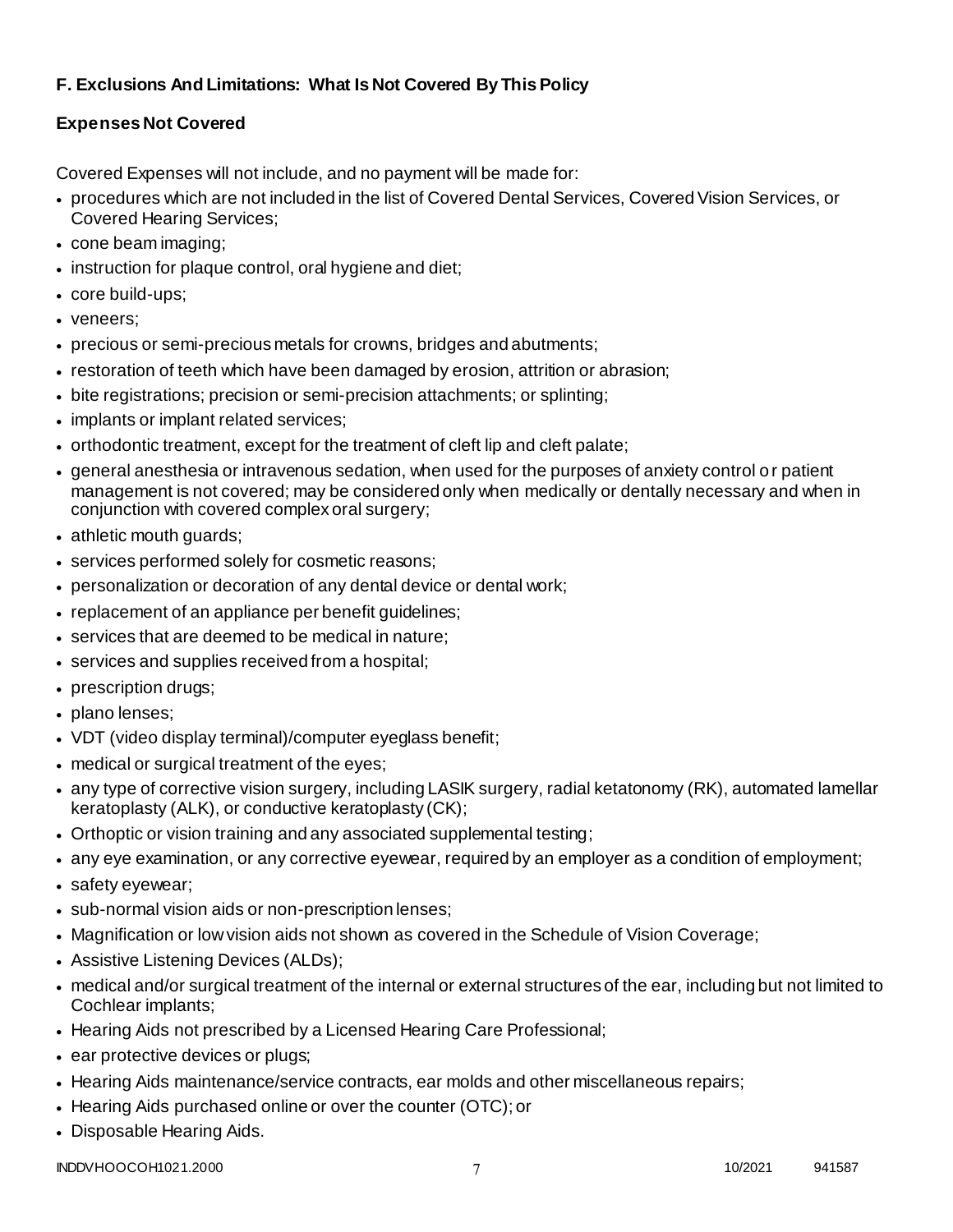### **General Limitations**

No payment will be made for expenses incurred for You or any one of Your Dependents:

- For services not specifically listed as Covered Services in this Policy.
- For services or supplies that are not Medically Necessary.
- For services received before the Effective Date of coverage.
- For services received after coverage under this Policy ends.
- For services for which You have no legal obligation to pay or for which no charge would be made if You did not have insurance coverage.
- For Professional services or supplies received or purchased directly or on Your behalf by anyone, including a Provider, from any of the following:
	- **Yourself or Your employer;**
	- a person who lives in the Covered Person's home, or that person's employer;
	- a person who is related to the Covered Person by blood, marriage or adoption, or that person's employer.
- for or in connection with an Injury arising out of, or in the course of, any employment for wage or profit;
- for or in connection with a Sickness which is covered under any workers' compensation or similar law;
- for charges made by a Hospital owned or operated by or which provides care or performs services for, the United States Government, if such charges are directly related to a condition which occurred while serving in the military or an associated auxiliary unit;
- services or supplies received due to an act of war, declared or undeclared while serving in the military or an associated auxiliary unit;
- to the extent that payment is unlawful where the person resides when the expenses are incurred;
- for charges which the person is not legally required to pay;
- for charges which would not have been made if the person had no insurance;
- to the extent that billed charges exceed the rate of reimbursement as described in the Schedule;
- for charges for unnecessary care, treatment or surgery;
- to the extent that You or any of Your Dependents is in any way paid or entitled to payment for those expenses by or through a public program, other than Medicaid;
- for or in connection with experimental procedures or treatment methods not approved by the American Dental Association or the appropriate dental specialty society;
- Procedures that are a covered expense under any other plan which provides dental, vision, or hearing benefits;
- To the extent that benefits are paid or payable for those expenses under the mandatory part of any auto insurance policy written to comply with a "no-fault" insurance law or an uninsured motorist insurance law. Cigna will take into account any adjustment option chosen under such part by You or any one of Your Dependents.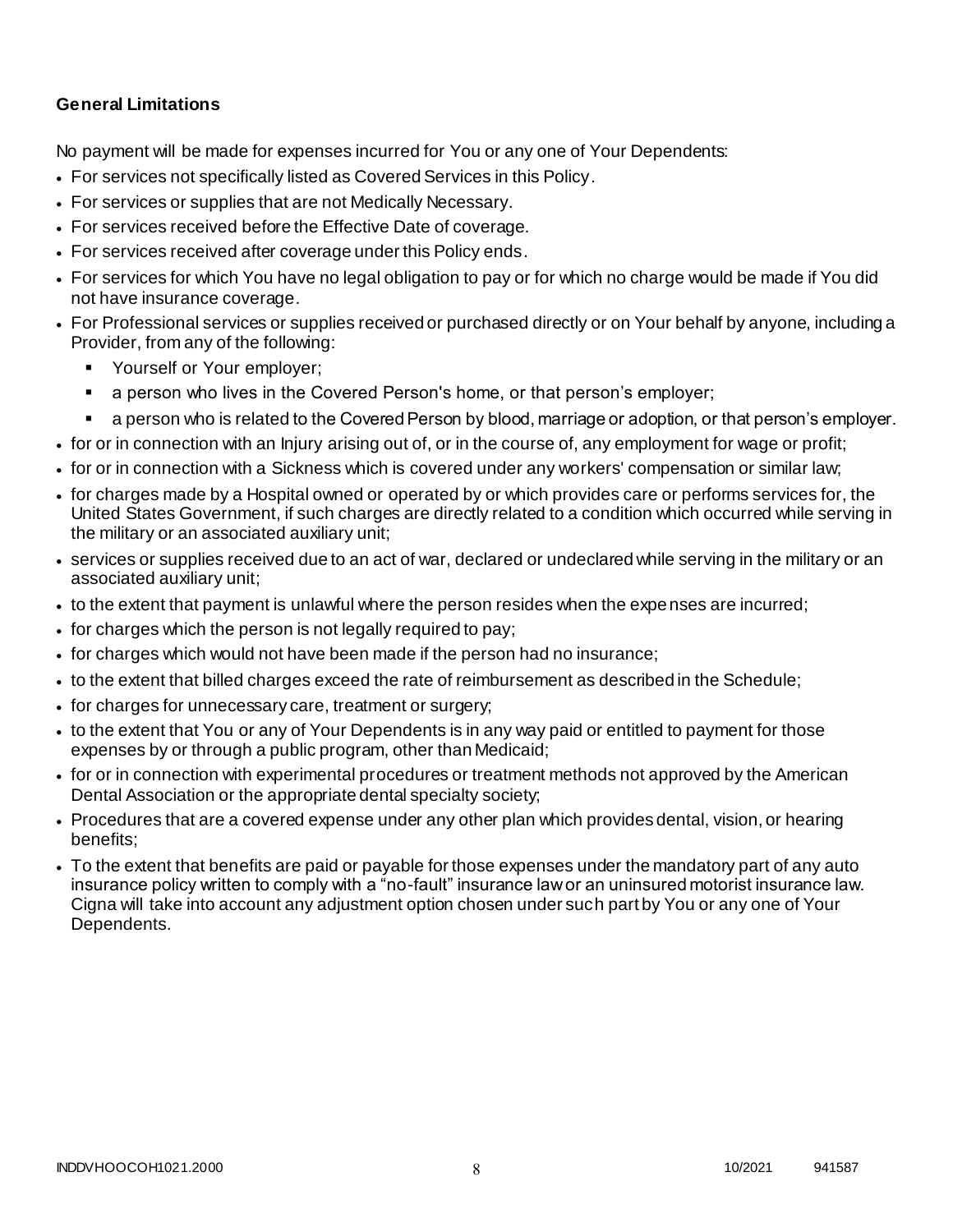### **G. Predetermination of Dental Benefits Program**

Predetermination of Benefits is a voluntary review of a Dentist's proposed treatment plan and expected charges. It is not preauthorization of service and is not required.

The treatment plan should include supporting pre-operative x-rays and other diagnostic materials as requested by Cigna's dental consultant. If there is a change in the treatment plan, a revised plan should be submitted.

Cigna will determine covered dental expenses for the proposed treatment plan. If there is no Predetermination of Benefits, Cigna will determine covered dental expenses when it receives a claim.

Review of proposed treatment is advised whenever extensive dental work is recommended when charges exceed **\$500**.

Predetermination of Benefits is not a guarantee of a set payment. Payment is based on the services that are actually delivered and the coverage in force at the time services are completed.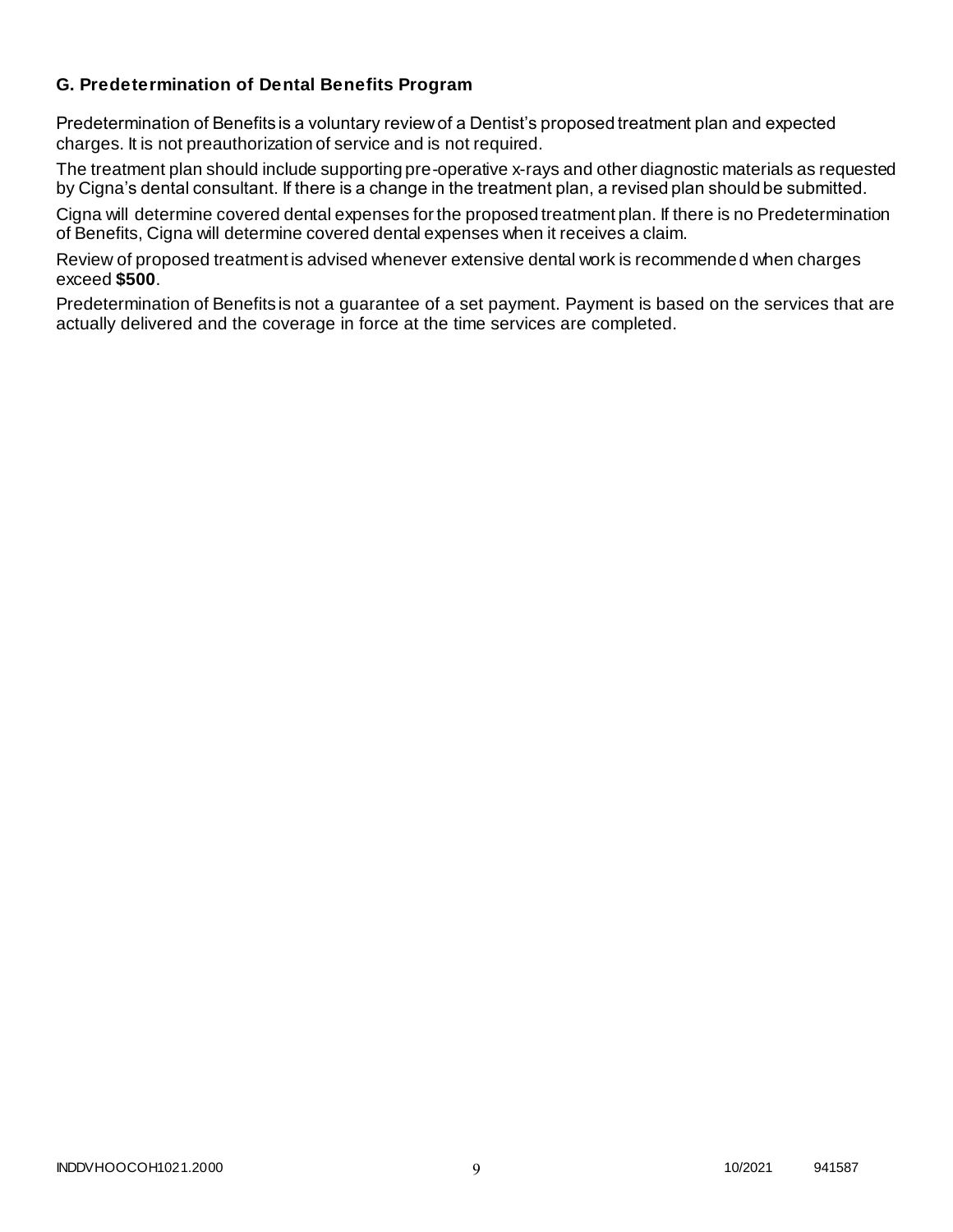### **H. General Provisions**

### **WHEN YOU HAVE A COMPLAINT OR AN APPEAL**

For the purposes of this section, any reference to "You," "Your" or "Yourself" also refers to a representative or Provider designated by You to act on Your behalf, unless otherwise noted.

We want You to be completely satisfied with the care You receive. That is why We have established a process for addressing Your concerns and solving Your problems.

#### **Start with Member Services**

We are here to listen and help. If You have a concern regarding a person, a service, the quality of car e, or contractual benefits, You can call Our toll-free number and explain Your concern to one of Our Customer Service representatives. You can also express that concern in writing. Please call or write to Us at the following:

Customer Services Toll-Free Number or address on mycigna.com, explanation of benefits or claim form

We will do Our best to resolve the matter on Your initial contact. If We need more time to review or investigate Your concern, We will get back to You as soon as possible, but in any case within 30 days.

If You are not satisfied with the results of a coverage decision, You can start the appeals procedure.

#### **Appeals Procedure**

Cigna has a two step appeals procedure for coverage decisions. To initiate an appeal, You must submit a request for an appeal in writing within 365 days of receipt of a denial notice. You should state the reason why You feel Your appeal should be approved and include any information supporting Your appeal. If You are unable or choose not to write, You may ask to register Your appeal by telephone. Call or write to Us at the toll-free number or address on Your Benefit Identification card, explanation of benefits or claim form.

#### **Level One Appeal**

Your appeal will be reviewed and the decision made by someone not involved in the initial decision. Appeals involving Medical Necessity or clinical appropriateness will be considered by a health care professional.

For level one appeals, We will respond in writing with a decision within 30 calendar days after We receive an appeal for a postservice coverage determination. If more time or information is needed to make the determination, We will notify You in writing to request an extension of up to 15 calendar days and to specify any additional information needed to complete the review.

If You are not satisfied with Our level-one appeal decision, You may request a level-two appeal.

#### **Level Two Appeal**

If You are dissatisfied with Our level one appeal decision, You may request a second review. To start a level two appeal, follow the same process required for a level one appeal.

Most requests for a second review will be conducted by the Appeals Committee, which consists of at least three people. Anyone involved in the prior decision may not vote on the Committee. For appeals involving Medical Necessity or clinical appropriateness, the Committee will consult with at least one Dentist reviewer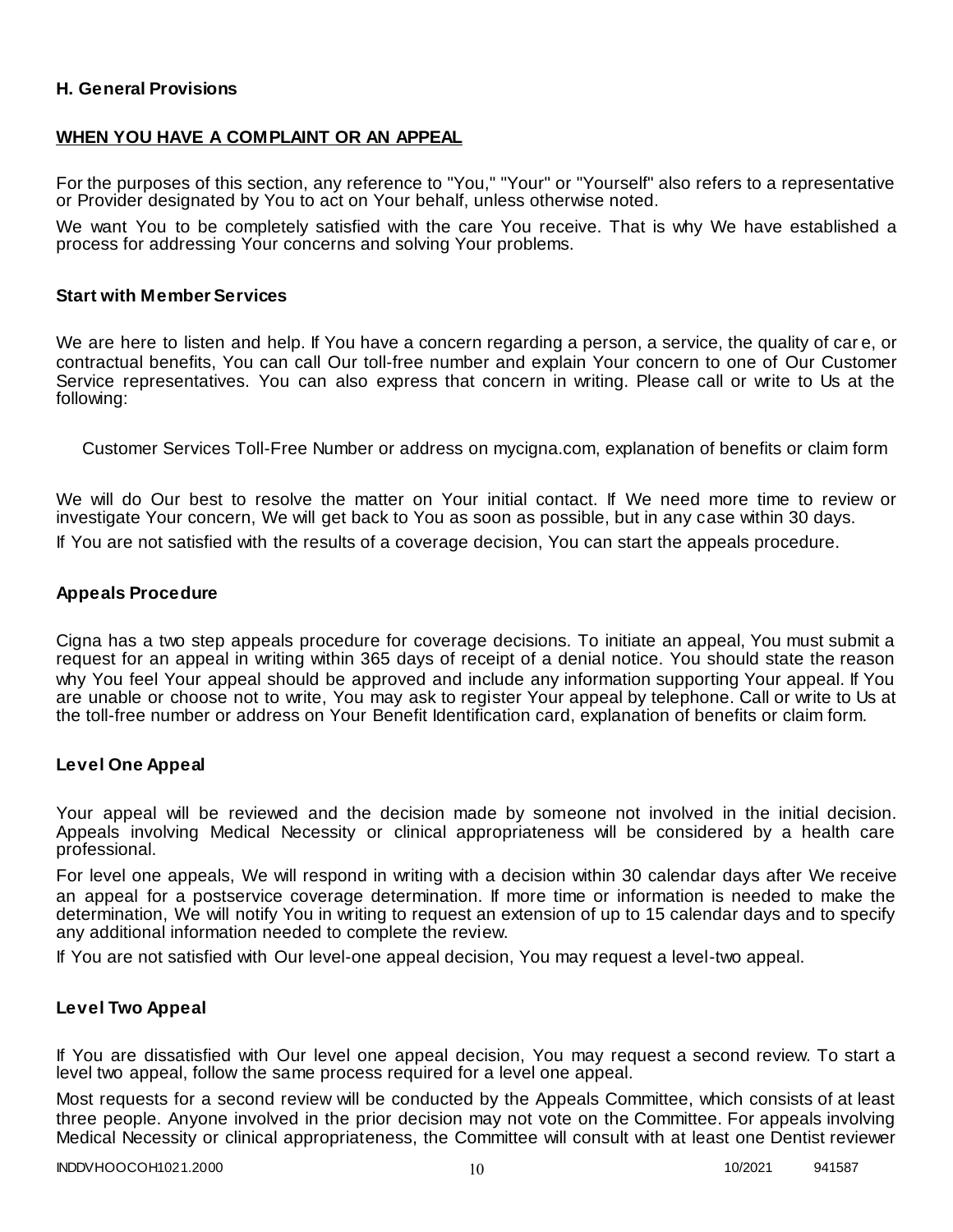in the same or similar specialty as the care under consideration, as determined by Cigna's Dentist reviewer. You may present Your situation to the Committee in person or by conference call.

For level two appeals We will acknowledge in writing that We have received Your request and schedule a Committee review. For postservice claims, the Committee review will be completed within 30 calendar days. If more time or information is needed to make the determination, We will notify You in writing to request an extension of up to 15 calendar days and to specify any additional information needed by the Committee to complete the review. You will be notified in writing of the Committee's decision within five working days after the Committee meeting, and within the Committee review time frames above if the Committee does not approve the requested coverage.

### **Notice of Benefit Determination on Appeal**

Every notice of an appeal decision will be provided in writing or electronically and, if an adverse determination, will include:

- (1) the specific reason or reasons for the denial decision;
- (2) reference to the specific Policy provisions on which the decision is based;
- (3) a statement that the claimant is entitled to receive, upon request and free of charge, reasonable access to and copies of all documents, records, and other Relevant Information as defined;
- (4) upon request and free of charge, a copy of any internal rule, guideline, protocol or other similar criterion that was relied upon in making the adverse determination regarding Your appeal, and an explanation of the scientific or clinical judgment for a determination that is based on a medical necessity, experimental treatment or other similar exclusion or limit.

### **Relevant Information**

Relevant Information is any document, record, or other information which was relied upon in making the benefit determination; was submitted, considered, or generated in the course of making the benefit determination, without regard to whether such document, record, or other information was relied upon in making the benefit determination; demonstrates compliance with the administrative processes and safeguards required by federal law in making the benefit determination; or constitutes a statement of policy or guidance with respect to the plan concerning the denied treatment option or benefit or the claimant's diagnosis, without regard to whether such advice or statement was relied upon in making the bene fit determination.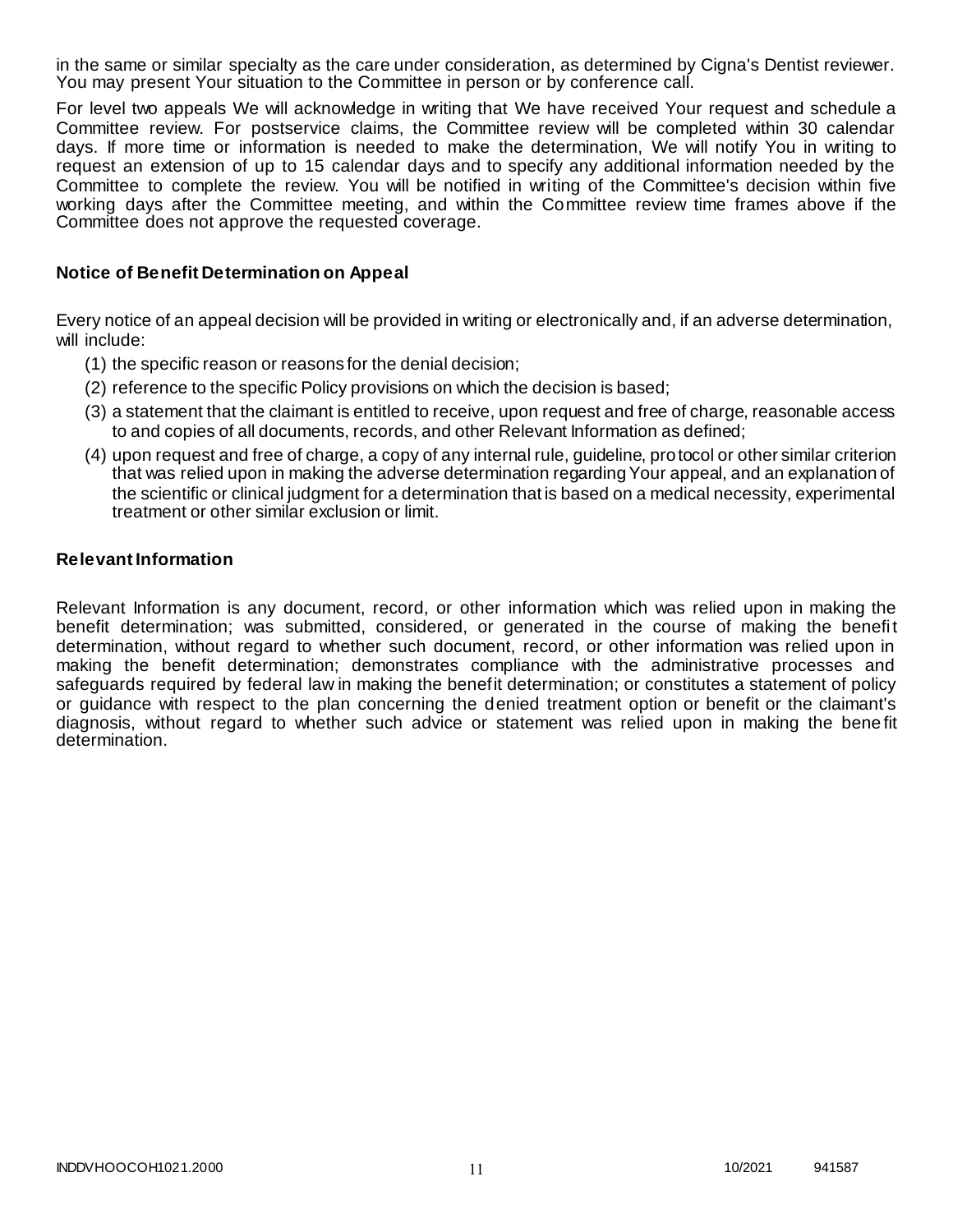# **I. Participating Dental Providers**

Cigna will provide a current list of Dentists currently participating with Cigna and their locations to each Covered Person upon request.

To verify if a Dentist is currently participating with Cigna and is accepting new Cigna Insureds, the Covered Person should visit Our website at mycigna.com.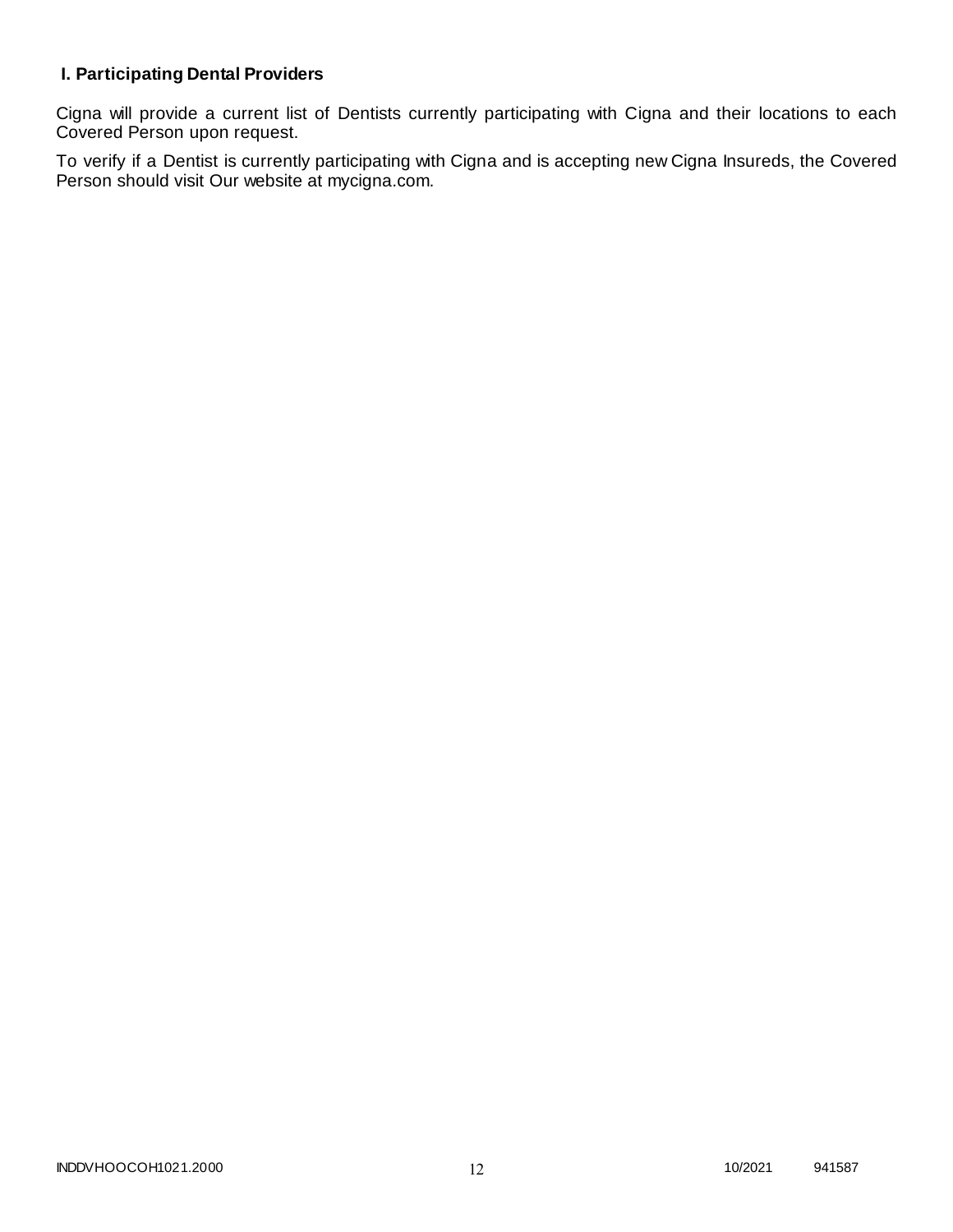### **J. Renewability, Eligibility, and Continuation**

1. The Policy will renew except for the specific events stated in the Policy. Cigna may change the premiums of the Policy with 60 days written notice to the Insured. However, Cigna will not refuse to renew or change the premium schedule for the Policy on an individual basis, but only for all Insureds in the same class and covered under the same Policy as You.

2. The individual plan is designed for residents of Ohio who are not enrolled under or covered by any other group or individual health coverage. You must notify Cigna of all changes that may affect any Covered Person's eligibility under the Policy.

3. You or Your Dependent(s) will become ineligible for coverage:

- When premiums are not paid according to the due dates and grace periods described in the premium section.
- With respect to Your Spouse, Domestic Partner, or partner to a Civil Union: when the Spouse is no longer married to the Insured or when the union is dissolved.
- With respect to You and Your Family Member(s): when You no longer meet the requirements listed in the Conditions of Eligibility section.
- The date the Policy terminates.
- When the Insured no longer lives in the Service Area.

4. If a Covered Person's eligibility under this Plan would terminate due to the Insured's death, divorce or if other Dependents would become ineligible due to age or no longer qualify as dependents for coverage under this Plan; except for the Insured's failure to pay premium, the Covered Person's insurance will be continued if the Covered Person exercising the continuation right notifies Cigna and pays the appropriate monthly premium within 60 days following the date this Policy would otherwise terminate. Any waiting periods in the new Plan will be considered as being met to the extent coverage was in force under this Plan.